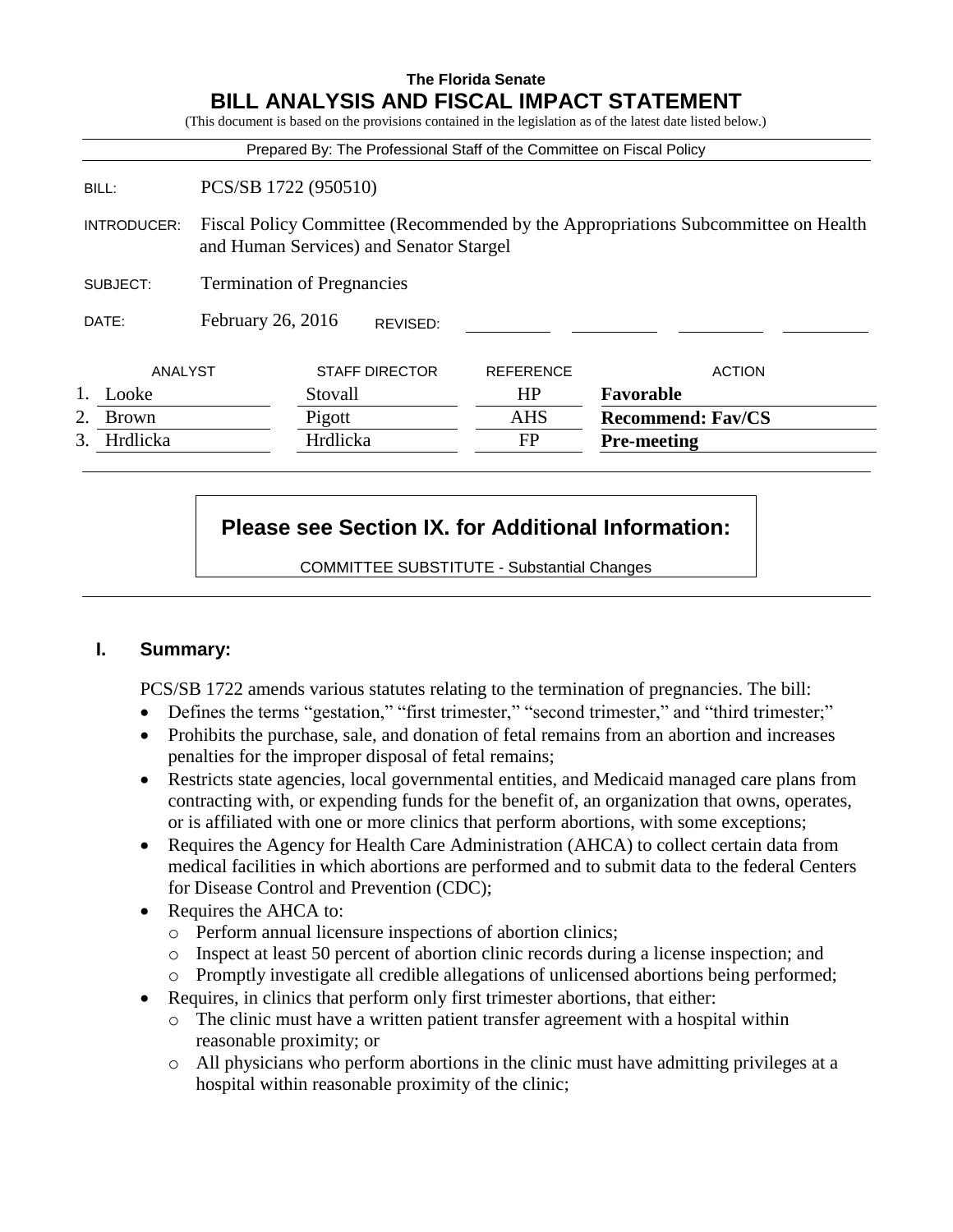- Requires, in clinics that perform second trimester abortions, that all physicians who perform abortions in the clinic must have admitting privileges at a hospital within reasonable proximity of the clinic, unless the clinic has a written patient transfer agreement with a hospital within reasonable proximity of the clinic which includes the transfer of the patient's medical records held by both the clinic and the treating physician;
- Requires the AHCA to submit an annual report to the Legislature summarizing regulatory actions taken by the AHCA pursuant to its authority under ch. 390, F.S.; and
- Requires abortion referral and counseling agencies to register with the AHCA and pay a registration fee, with some exceptions, beginning January 1, 2017.

The bill authorizes the AHCA to collect fees for licensure of abortion clinics and registration of abortion referral and counseling agencies in an amount not to exceed the costs incurred to implement the law. The AHCA estimates the need for one-half of a full-time-position and \$245,183 (\$185,232 of which would be nonrecurring) in the 2016-2017 fiscal year in order to implement the bill. Revenues are deposited and expenses paid from the Health Care Trust Fund (see Section V.).

## **II. Present Situation:**

#### **Abortion in Florida**

Under Florida law, abortion is defined as the termination of a human pregnancy with an intention other than to produce a live birth or remove a dead fetus.<sup>1</sup> The termination of a pregnancy must be performed by a physician<sup>2</sup> licensed under ch. 458, F.S., or ch. 459, F.S., or a physician practicing medicine or osteopathic medicine in the employment of the United States.<sup>3</sup>

The termination of a pregnancy may not be performed in the third trimester or if a physician determines that the fetus has achieved viability unless there is a medical necessity. Florida law defines the third trimester to mean the weeks of pregnancy after the 24th week and defines viability to mean the state of fetal development when the life of a fetus is sustainable outside the womb through standard medical measures.<sup>4</sup> Specifically, an abortion may not be performed after viability or within the third trimester unless two physicians certify in writing that, in reasonable medical judgment, the termination of the pregnancy is necessary to save the pregnant woman's life or avert a serious risk of substantial and irreversible physical impairment of a major bodily function of the pregnant woman other than a psychological condition. If a second physician is not available, one physician may certify in writing to the medical necessity for legitimate emergency medical procedures for the termination of the pregnancy.<sup>5</sup>

Sections 390.0111(4) and 390.01112(3), F.S., provide that if a termination of pregnancy is performed during the third trimester or during viability, the physician who performs or induces the termination of pregnancy must use that degree of professional skill, care, and diligence to preserve the life and health of the fetus, which the physician would be required to exercise in

 $^{1}$  Section 390.011(1), F.S.

 $2$  Section 390.0111(2), F.S.

<sup>3</sup> Section 390.011(8), F.S.

 $4$  Sections 390.011(11) and (12), F.S.

<sup>5</sup> Sections 390.0111(1) and 390.01112(1), F.S.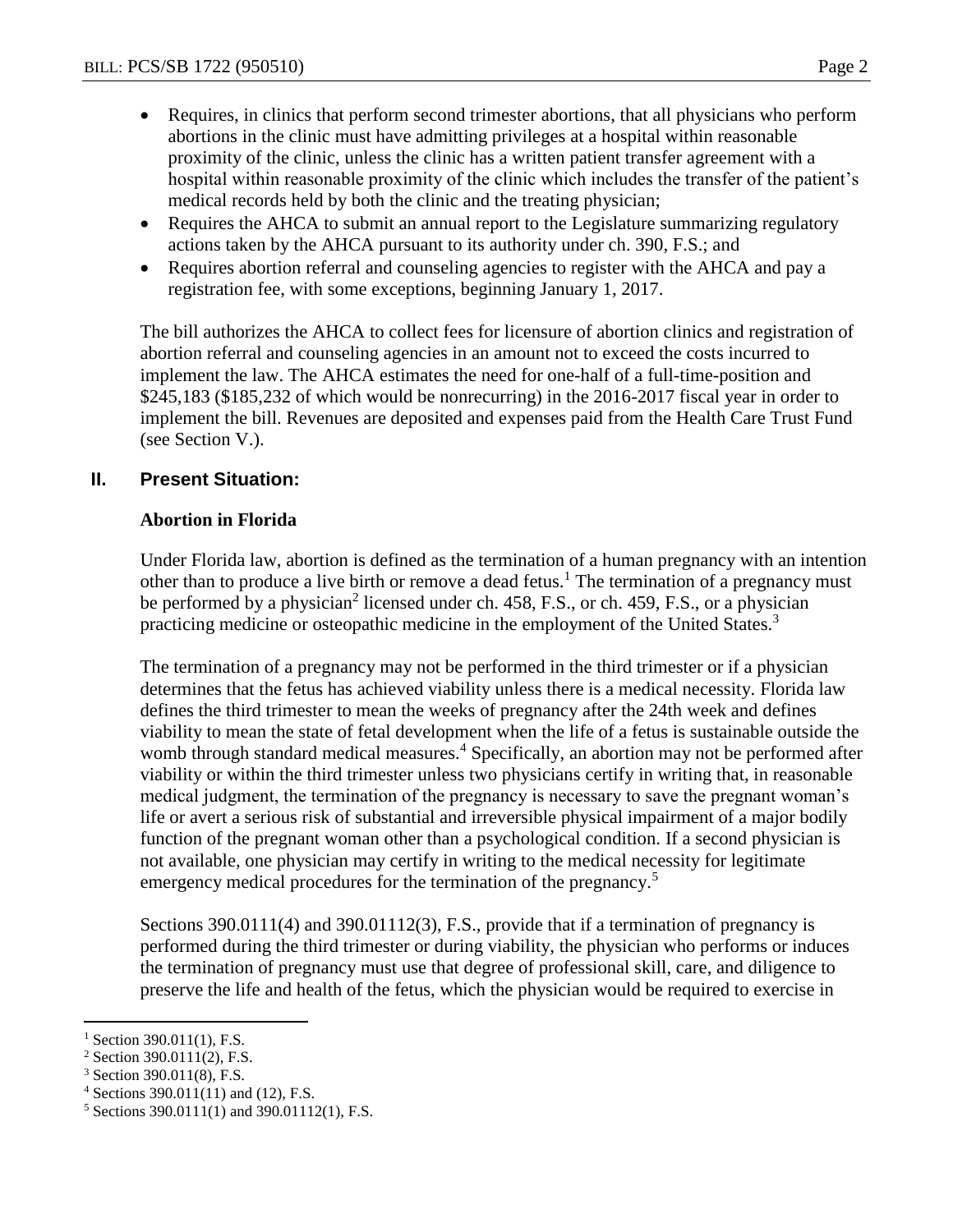order to preserve the life and health of any fetus intended to be born and not aborted. However, the woman's life and health constitute an overriding and superior consideration to the concern for the life and health of the fetus when the concerns are in conflict. This termination of a pregnancy must be performed in a hospital.<sup>6</sup>

#### **Case Law on Abortion**

#### *Federal Case Law*

In 1973, the U.S. Supreme Court issued the landmark *Roe v. Wade* decision.<sup>7</sup> Using the strict scrutiny standard, the Court determined that a woman's right to terminate a pregnancy is protected by a fundamental right to privacy guaranteed under the Due Process Clause of the Fourteenth Amendment of the U.S. Constitution.<sup>8</sup> Further, the Court reasoned that state regulations limiting the exercise of this right must be justified by a compelling state interest, and must be narrowly drawn.<sup>9</sup>

In 1992, the U.S. Supreme Court ruled on the constitutionality of a Pennsylvania statute involving a 24-hour waiting period between the provision of information to a woman and the performance of an abortion. In that decision, *Planned Parenthood of Southeastern Pennsylvania v. Casey*, <sup>10</sup> the Court upheld the statute and relaxed the standard of review in abortion cases involving adult women from "strict scrutiny" to "unduly burdensome." An undue burden exists and makes a statute invalid if the statute's purpose or effect is to place a substantial obstacle in the way of a woman seeking an abortion before the fetus is viable.<sup>11</sup> The Court held that the undue burden standard is an appropriate means of reconciling a state's interest in human life with the woman's constitutionally protected liberty to decide whether to terminate a pregnancy. The Court determined that, prior to fetal viability, a woman has the right to an abortion without being unduly burdened by government interference. Before viability, a state's interests are not strong enough to support prohibiting an abortion or the imposition of a substantial obstacle to the woman's right to elect the procedure.<sup>12</sup> However, once viability occurs, a state has the power to restrict abortions if the law contains exceptions for pregnancies that endanger a woman's life or health.

### *Florida Law on Abortion*

Florida law embraces more privacy interests and expressly extends more privacy protection to its citizens than does the U.S. Constitution. Article I, s. 23 of the State Constitution provides an express right to privacy. The Florida Supreme Court has recognized that this constitutional right

- <sup>7</sup> 410 U.S. 113 (1973).
- 8 *Id.*

 $\overline{a}$ 

9 *Id.*

 $6$  Section 797.03(3), F.S.

<sup>10</sup> 505 U.S. 833 (1992).

<sup>11</sup> *Id*. at 878.

<sup>12</sup> *Id*. at 846.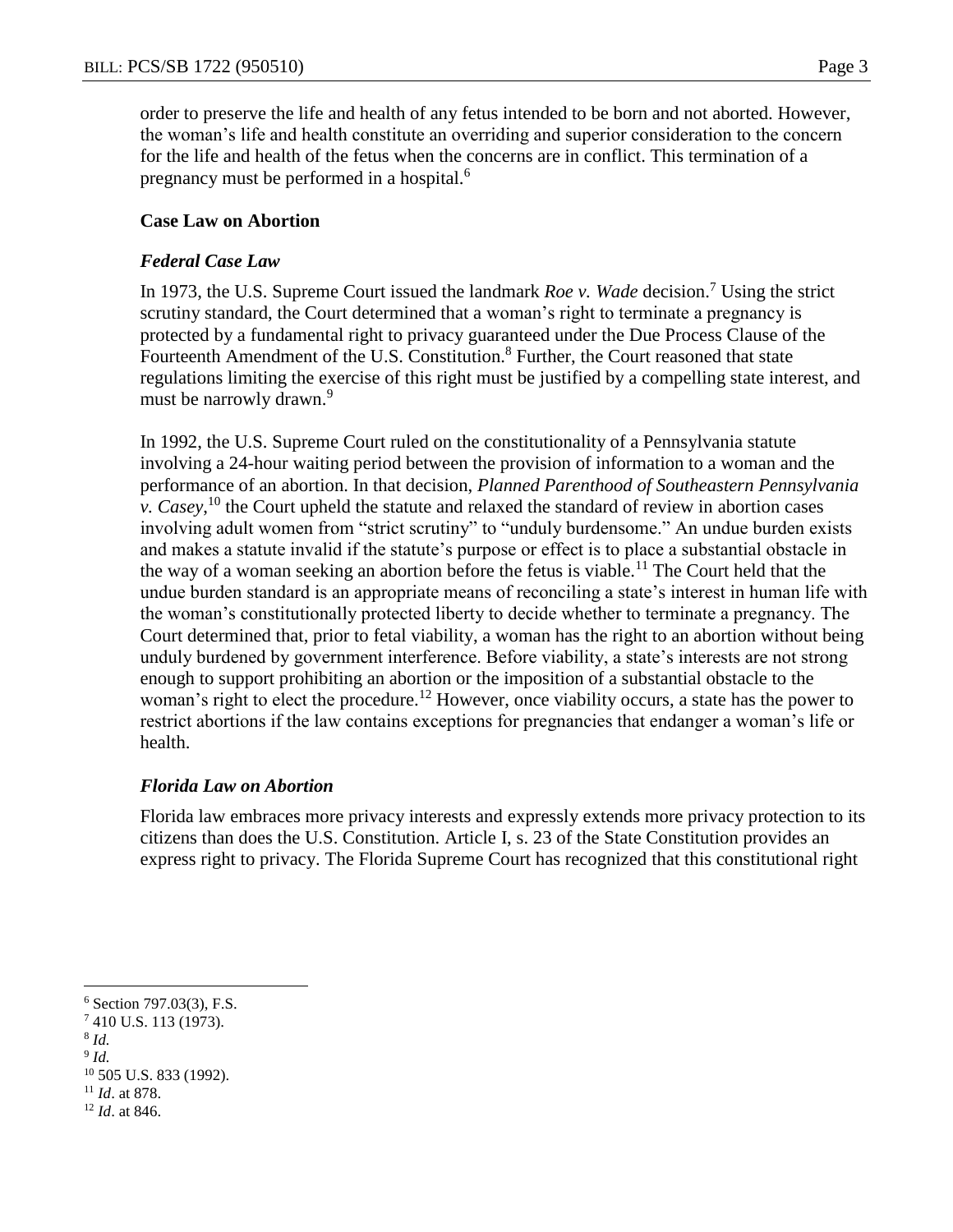to privacy "is clearly implicated in a woman's decision whether or not to continue her pregnancy."<sup>13</sup> The Florida Supreme Court ruled in *In re T. W.:* 14

Under Florida law, prior to the end of the first trimester, the abortion decision must be left to the woman and may not be significantly restricted by the state. Following this point, the state may impose significant restrictions only in the least intrusive manner designed to safeguard the health of the mother. Insignificant burdens during either period must substantially further important state interests… Under our Florida Constitution, the state's interest becomes compelling upon viability …. Viability under Florida law occurs at that point in time when the fetus becomes capable of meaningful life outside the womb through standard medical measures.<sup>15</sup>

The Court concluded that, "following viability, the state may protect its interest in the potentiality of life by regulating abortion, provided that the mother's health is not jeopardized."<sup>16</sup>

Unlike the U.S. Supreme Court, however, the Florida Supreme Court reached a different standard of review for privacy laws involving abortion. The Florida Supreme Court held that, when determining the constitutionality of a statute that impinges upon a right of privacy under the Florida Constitution, the strict scrutiny standard of review applies.<sup>17</sup>

#### **Abortion and Related Services Funding**

Currently, neither the federal government nor the state of Florida funds abortion procedures, except in limited situations.<sup>18</sup> Federal funding for abortions, including Medicaid funding, has been restricted since 1977 with the passage of the "Hyde amendment."<sup>19</sup> The Hyde amendment restricts the federal government from spending funds or administrative expenses in connection with abortions unless the pregnancy was the result of rape or incest or if the life of the mother would be in danger if the fetus were carried to term.

However, the Hyde amendment and state law do not restrict federal or state funds from being expended for other services offered by abortion providers, such as family planning services, and Medicaid under fee-for-service arrangements may not exclude qualified health care providers because they separately provide abortion services.<sup>20</sup> This provision is often referred to as the

<sup>13</sup> *In re T.W*., 551 So. 2d 1186 (Fla. 1989).

<sup>&</sup>lt;sup>14</sup> 551 So. 2d 1186, 1192 (Fla. 1989) (holding that a parental consent statute was unconstitutional because it intrudes on a minor's right to privacy).

<sup>15</sup> *Id*. at 1193-94.

<sup>16</sup> *Id*. at 1194.

<sup>17</sup> *North Florida Women's Health and Counseling Services, Inc., et al., v. State of Florida*, 866 So. 2d 612 (Fla. 2003).

<sup>18</sup> *See* ss. 627.64995, 627.66996, and 641.31099, F.S.

<sup>19</sup> For an example of Hyde amendment language passed in a Federal appropriations act, *see* Pub. L. No. 111-8, ss. 613 and 614 (March 11, 2009).

<sup>&</sup>lt;sup>20</sup> U.S. Department of Health and Human Services, Centers for Medicare & Medicaid Services, Center for Medicaid, CHIP and Survey and Certification, *CMCS Informational Bulletin: Update on Medicaid/CHIP* (June 1, 2011), available at <https://www.medicaid.gov/Federal-Policy-Guidance/downloads/6-1-11-Info-Bulletin.pdf> (last visited Feb. 23, 2016).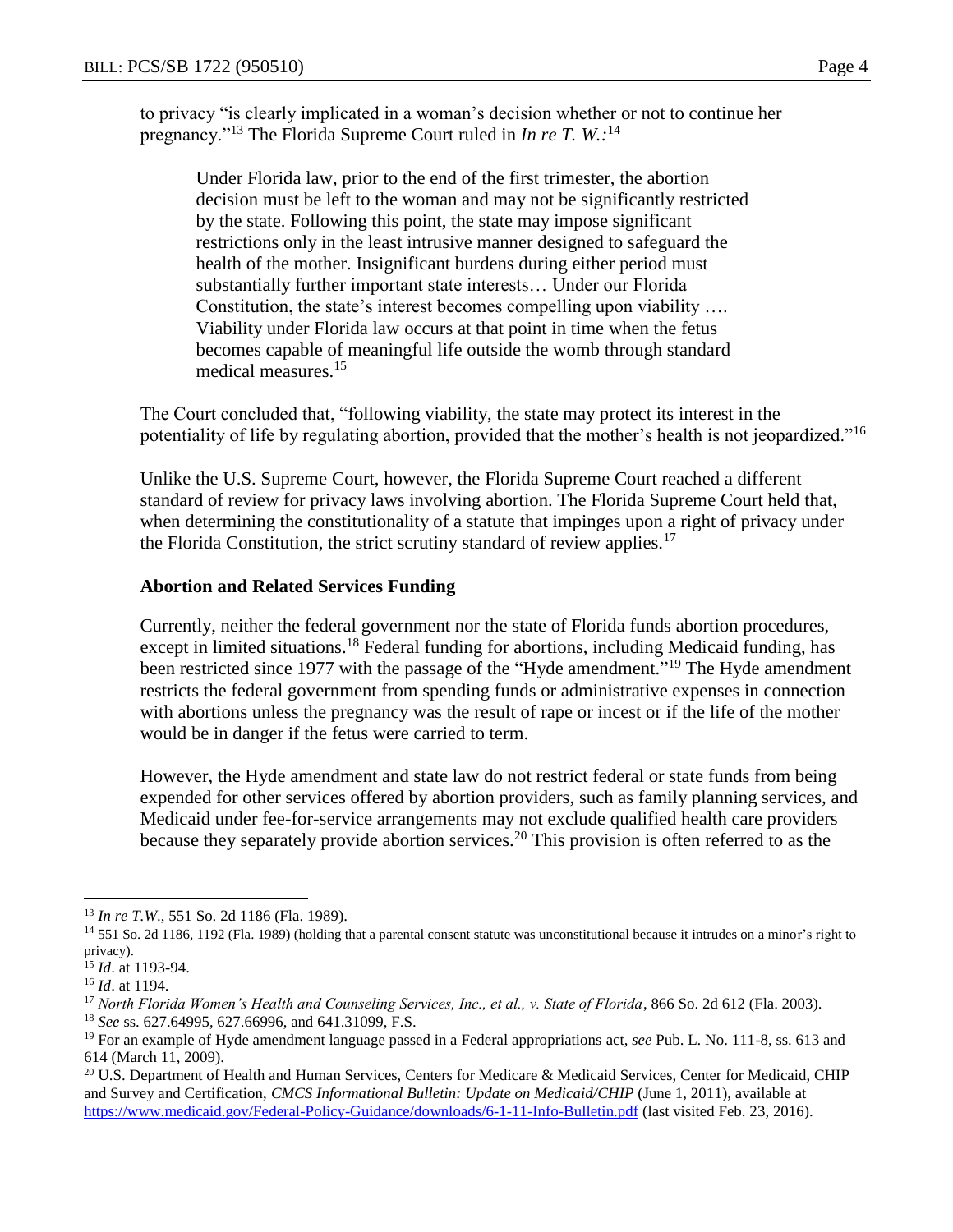"any willing provider" provision. However, the Florida Medicaid managed care program is exempt from the any willing provider provision.<sup>21</sup>

### **Regulation of Clinics Providing Only First Trimester Abortions vs. Regulation of Clinics Providing Second Trimester Abortions**

As discussed above, courts have treated regulations on abortions performed in the first trimester differently from regulations on abortions performed in the second trimester. Florida statutes reflect this difference. Section 390.012, F.S., directs the Agency for Health Care Administration (AHCA) to adopt rules related to clinics that provide abortions. The statute sets forth numerous requirements for clinics providing second trimester abortions, but only requires the AHCA rules for clinics providing first trimester abortions to be "comparable to rules that apply to all surgical procedures requiring approximately the same degree of skill and care." Currently, the AHCA has not adopted rules that are specific to first trimester clinics; however, guidelines issued for the survey of clinics establish requirements for clinics that offer only first trimester abortions and clinics that offer both first and second trimester abortions.<sup>22, 23</sup> In general, clinics providing only first trimester abortions must be licensed, inspected annually, and must adhere to the general restrictions on abortions, but are not required to meet specific regulations regarding clinic staffing, physical plant, equipment, medical screening, the abortion procedure, and recovery room standards.<sup>24</sup>

### *Definition of the First and Second Trimester*

Currently, AHCA rule defines the "first trimester" as "the first 12 weeks of pregnancy (the first 14 completed weeks from the last normal menstrual period)" and "second trimester" as "the portion of a pregnancy following the  $12<sup>th</sup>$  week and extending through the  $24<sup>th</sup>$  week of gestation."<sup>25</sup> The timing within the definitions is important because clinics providing second trimester abortions are subject to more stringent regulations.

In late summer of 2015, the AHCA cited several clinics associated with Planned Parenthood for performing second trimester abortions without proper licensure. The clinics were licensed only to provide first trimester abortions but the AHCA found that several patient reports from the clinics indicated that abortions had been performed after 13 weeks of gestation. The AHCA

<sup>21</sup> See s. 409.975, F.S., and Centers for Medicare and Medicaid Services, *Special Terms and Conditions Number 11-W-00206/4, Florida Medicaid Medical Assistance Program, Number 37 Freedom of Choice*, (amended Oct. 15, 2015) p. 22, available at [https://www.medicaid.gov/Medicaid-CHIP-Program-Information/By-Topics/Waivers/1115/downloads/fl/fl](https://www.medicaid.gov/Medicaid-CHIP-Program-Information/By-Topics/Waivers/1115/downloads/fl/fl-medicaid-reform-ca.pdf)[medicaid-reform-ca.pdf](https://www.medicaid.gov/Medicaid-CHIP-Program-Information/By-Topics/Waivers/1115/downloads/fl/fl-medicaid-reform-ca.pdf) (last visited Feb. 23, 2016).

<sup>22</sup> *See* Rule ch. 59A-9, F.A.C., and AHCA, ASPEN State Regulation Set: A 4.00 Abortion Clinic (Aug. 11, 2015), available a[t http://ahca.myflorida.com/mchq/Current\\_Reg\\_Files/Abortion\\_Clinic\\_ST\\_A.pdf](http://ahca.myflorida.com/mchq/Current_Reg_Files/Abortion_Clinic_ST_A.pdf) (last visited Feb. 23, 2016).

<sup>&</sup>lt;sup>23</sup> See also Florida Department of Health, Rule 64B15-14.007, F.A.C., which regulates office surgery, which may be comparable to performance of a first trimester abortion. Specifically, a Level I office surgery has no requirements for patient transfer agreements or admitting privileges, whereas for a Level II office surgery, either the physician's office must have a transfer agreement with a hospital within reasonable proximity or the physician performing the surgery must have privileges at hospital within reasonable proximity.

 $24$  Rule 59A-9.021, F.A.C. (Investigations and License and Validation Inspections). General restrictions include: the abortion must be performed by a physician; the physician must obtain informed consent before performing the abortion; fetal remains must be disposed of in certain manner; and the physician performing the abortion must notify the parent or guardian of a minor before performing an abortion. *See* ss. 390.0111 and 390.01114, F.S.

<sup>&</sup>lt;sup>25</sup> Rule 59A-9.019(14), F.A.C.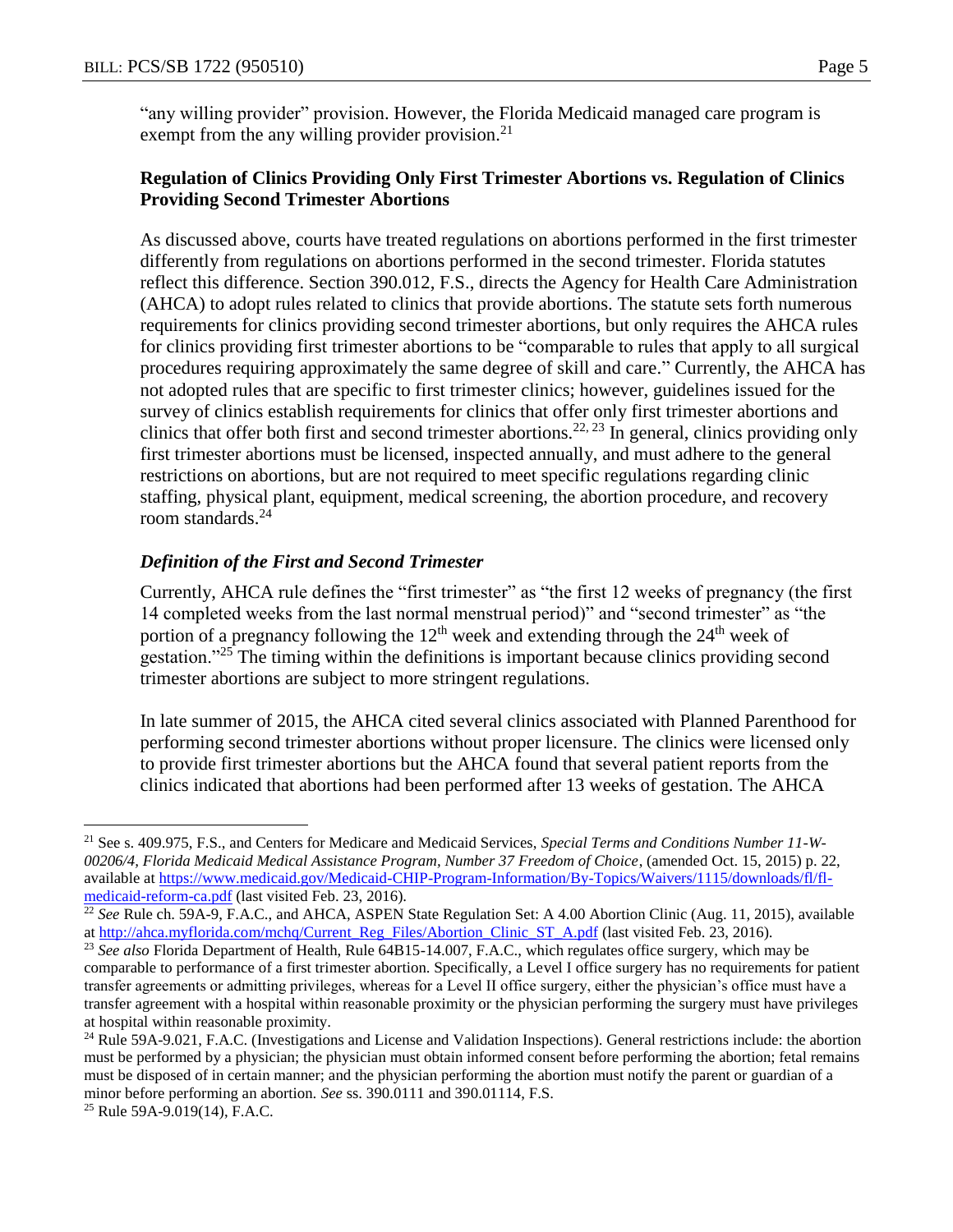issued notices of activity without property licensure to the clinics, requiring the clinics to cease the unlicensed operation and submit a corrective plan to the AHCA within 30 days.<sup>26</sup>

Planned Parenthood filed suit to challenge the citations, alleging that the clinics had not violated the law and that the AHCA redefined first trimester to mean 12 weeks from the last normal menstrual cycle, rather than 12 weeks from point of gestation, making abortions performed after the  $12<sup>th</sup>$  week second trimester abortions.<sup>27</sup> The case is set for hearing in June 2016.<sup>28</sup>

#### **Disposal of Fetal Remains**

Currently, Florida law requires that fetal remains be disposed of in a sanitary and appropriate manner and in accordance with standard health practices, as adopted by rule by the Department of Health (DOH) related to the disposal of biomedical waste.<sup>29</sup> An abortion clinic must obtain a biomedical waste generator permit from the DOH, unless the clinic generates less than 25 pounds of biomedical waste per month.<sup>30</sup>

Failure to dispose of fetal remains properly could subject the clinic to several penalties:

- Section 381.0098(7), F.S., provides that any person or public body that violates the section or applicable rules is subject to administrative action by the DOH and fines up to \$2,500 for each day of violation.
- Section 390.0111(7), F.S., provides that failure to dispose of fetal remains in a sanitary and appropriate manner and in accordance with DOH rules is a *second degree* misdemeanor.<sup>31</sup>
- Section 390.012(7), F.S., provides that failure by an owner, operator, or employee of an abortion clinic to dispose of fetal remains and tissue consistent with the disposal of other human tissue is a *first degree* misdemeanor and the AHCA may suspend or revoke the clinic's license.<sup>32</sup>
- Section 873.05, F.S., prohibits a person from knowingly advertising or offering to purchase or sell, or purchasing, selling, or otherwise transferring, a *human embryo* for valuable consideration.<sup>33</sup> A violation of this prohibition is a second degree felony.<sup>34</sup>

 $\overline{a}$ <sup>26</sup> AHCA, Press Release, *Planned Parenthood Inspections Find Deficiencies at Clinics*, (August 5, 2015), links to press release and citation reports available at

[http://ahca.myflorida.com/Executive/Communications/Press\\_Releases/archive/2015\\_2016.shtml](http://ahca.myflorida.com/Executive/Communications/Press_Releases/archive/2015_2016.shtml) (last visited Feb. 23, 2016). <sup>27</sup> Sexton, Christine, *Planned Parenthood sues, says state is trying to redefine 1st trimester*, PoliticoFlorida (Aug. 17, 2015), available at [http://www.capitalnewyork.com/article/florida/2015/08/8574447/planned-parenthood-sues-says-state-trying](http://www.capitalnewyork.com/article/florida/2015/08/8574447/planned-parenthood-sues-says-state-trying-redefine-1st-trimester)[redefine-1st-trimester](http://www.capitalnewyork.com/article/florida/2015/08/8574447/planned-parenthood-sues-says-state-trying-redefine-1st-trimester) (last visited on Feb. 23, 2016).

<sup>28</sup> *Planned Parenthood of Southwest and Central Florida, Inc., v. Agency for Healthcare Administration*, 37 2015 CA 001919 (Fla. 2nd Judicial Circuit).

<sup>29</sup> Section 390.0111(7), F.S. *See also* Rule 59A-9.030, F.A.C. The laws governing the disposal of biomedical waste are in s. 381.0098, F.S., and Rule ch, 64E-16, F.A.C.

<sup>30</sup> Rule 64E-16.011(1)(a), F.A.C.

 $31$  A second degree misdemeanor is punishable by a term of imprisonment up to 60 days and a fine up to \$500. Sections 775.082 and 775.083, F.S.

 $32$  A first degree misdemeanor is punishable by a term of imprisonment up to 1 year and a fine up to \$10,000. Sections 775.082 and 775.083, F.S.

<sup>&</sup>lt;sup>33</sup> "Valuable consideration" does not include the reasonable costs associate with the removal, storage, and transportation of human embryos.

<sup>&</sup>lt;sup>34</sup> A second degree felony is punishable by a term of imprisonment up to 15 years (or up to 30 years for certain habitual or repeat violent offenders) and a fine up to \$500. Sections 775.082 and 775.083, F.S.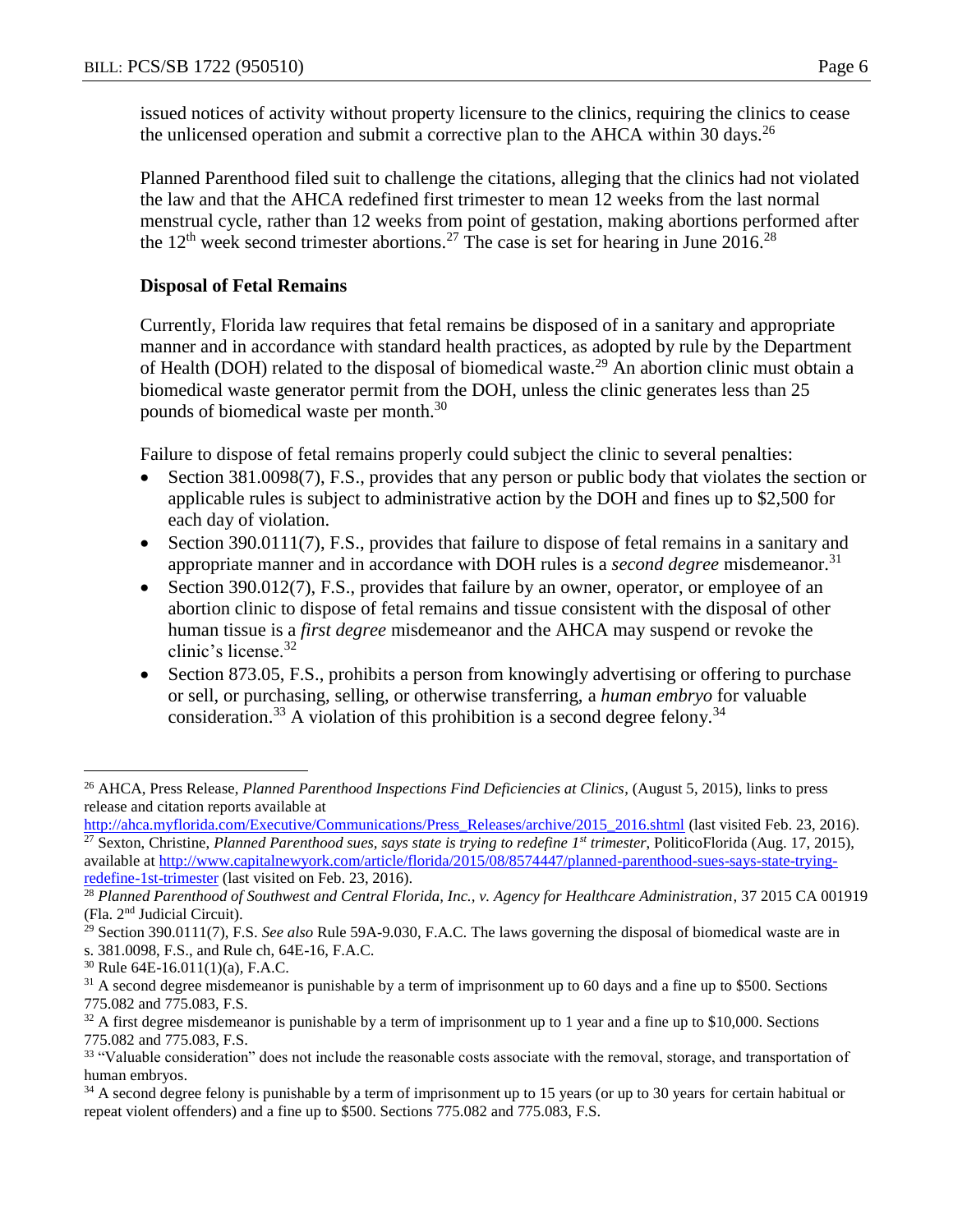#### **Abortion Referral and Counseling Agencies**

Section 390.025, F.S., defines an abortion referral and counseling agency as "any person, group, or organization, whether funded publicly or privately, that provides advice or help to persons in obtaining abortions." Such an agency is required to provide a full and detailed explanation of abortion, including the effects and alternatives to abortion, to a person seeking an abortion before making a referral or aiding the person in obtaining an abortion. If the person seeking a referral is a minor, the agency must make a good-faith effort to furnish the required information to his or her parent or guardian. Additionally, the agency is prohibited from accepting fees, kickbacks, or other compensation from a physician, hospital, clinic, or other medical facility in return for referring a person for an abortion. Any violation of these provisions is a misdemeanor of the first degree.

#### **Centers for Disease Control Abortion Surveillance**

In 1969, the Centers for Disease Control and Prevention (CDC) began abortion surveillance in order to document the number and characteristics of women obtaining legal induced abortions. States voluntarily report abortion data to the CDC and the CDC's Division of Reproductive Health prepares surveillance reports as data becomes available. Information reported to the CDC includes maternal age, gestational age of the fetus in weeks at the time of the abortion, race, ethnicity, method of abortion, marital statutes, maternal residence, the number of previous live births, and the number of previous abortions. Because reporting is voluntary, some states, including Florida, do not report complete data to the CDC.<sup>35</sup>

### **Abortion Statistics in Florida**

According to the Agency for Health Care Administration, there are 62 licensed clinics in Florida that perform abortions.<sup>36</sup> In 2015, the state reported that 71,740 abortions were performed in the following stages of fetal development: $37$ 

- 66,110 abortions during the first 12 weeks of gestation;
- 5,630 abortions between 13 and 24 weeks of gestation; and
- None were performed after 24 weeks of gestation.

The majority of abortions, approximately 90 percent, were elective procedures, the majority of which were performed in the first 12 weeks. The remaining 10 percent were performed due to:

- Social or economic reasons  $-4,497$ .
- Rape  $61$ .

- Serious fetal genetic defect, deformity, or abnormality 478.
- Physical health of the mother that is not life endangering  $-207$ .

<sup>35</sup> CDC, *CDCs Abortion Surveillance System FAQs*, (last updated Feb. 10, 2016) available at [http://www.cdc.gov/reproductivehealth/Data\\_Stats/Abortion.htm,](http://www.cdc.gov/reproductivehealth/Data_Stats/Abortion.htm) (last visited Feb. 23, 2016).

<sup>36</sup> AHCA, *Florida Health Finder Search: facility/provider type: Abortion Clinic*, (search conducted Feb. 23, 2016), available a[t http://www.floridahealthfinder.gov/facilitylocator/FacilitySearch.aspx](http://www.floridahealthfinder.gov/facilitylocator/FacilitySearch.aspx) (last visited Feb. 23, 2016).

<sup>37</sup> AHCA, *Reported Induced Terminations of Pregnancy (ITOP) by Reason, by Weeks of Gestation, Calendar Year 2016*, (Feb. 5, 2016) available at

http://ahca.myflorida.com/MCHO/Central\_Services/Training\_Support/docs/ReasonGestation\_2015.pdf (last visited Feb. 23, 2016).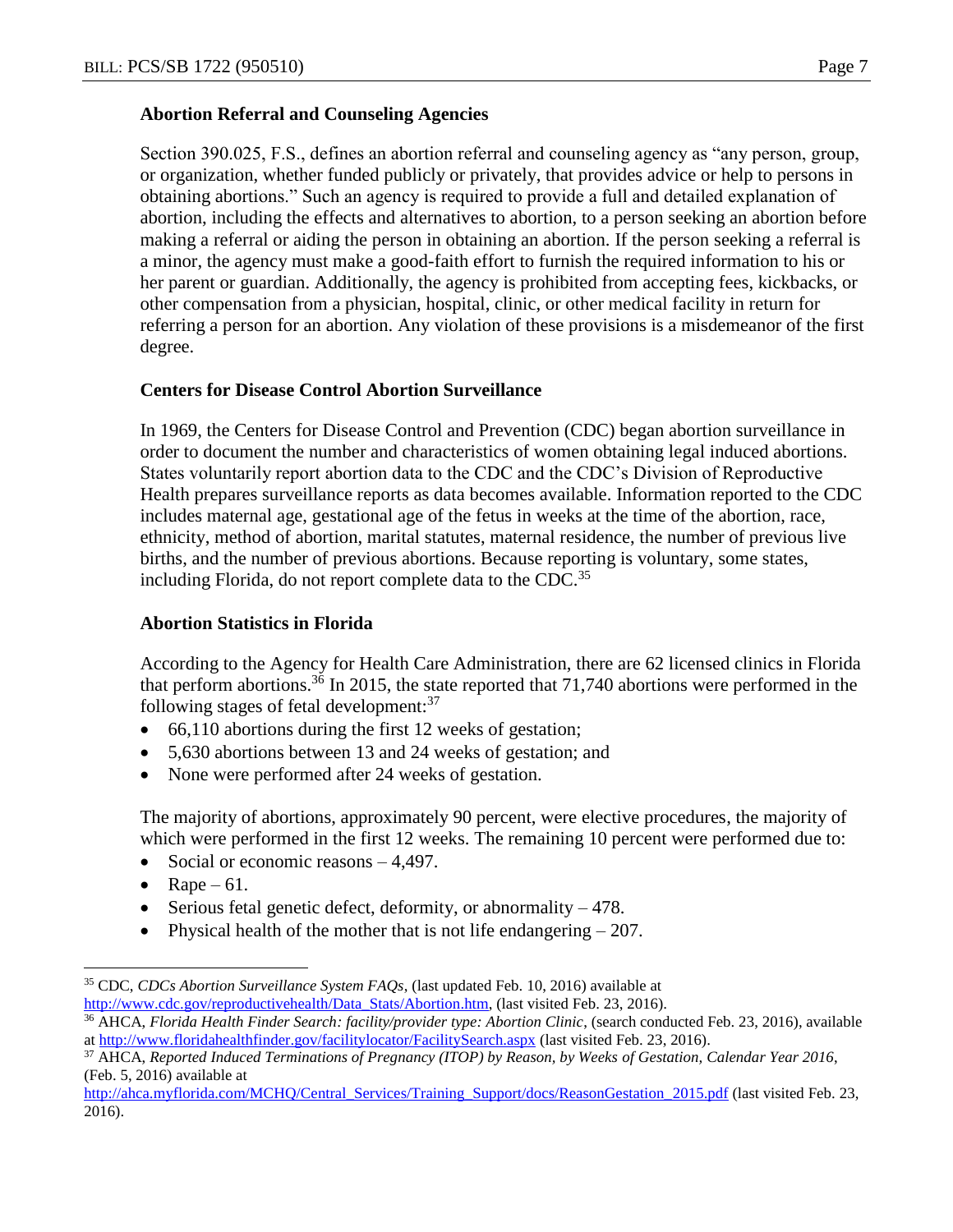- Emotion or psychological health of the mother  $-211$ .
- $\bullet$  Life endangering physical condition  $-47$ .
- $\bullet$  Incest 1.

## **III. Effect of Proposed Changes:**

The bill amends various sections of law related to the termination of pregnancies. In addition to the substantive changes detailed below, the bill also makes various technical and conforming changes.

**Section 1** amends s. 390.011, F.S., to define the terms:

- "Gestation" to mean the development of a human embryo or fetus between fertilization and birth.
- $\bullet$  "First trimester" to mean the period of time from fertilization through the end of the 11<sup>th</sup> week of gestation.
- "Second trimester" to mean the period of time from the beginning of the  $12<sup>th</sup>$  week of gestation through the end of the 23rd week of gestation.
- "Third trimester" to mean the period of time from the beginning of the  $24<sup>th</sup>$  week of gestation to birth.

**Section 2** amends s. 390.0111, F.S., to clarify that the disposal of fetal remains must be in accordance with s. 381.0098, F.S. (governing the disposal of biomedical waste), and DOH rules. The bill increases the penalty for failure to properly dispose of fetal remains from a second degree misdemeanor to a first degree misdemeanor, similar to the current penalty in s. 390.012, F.S.

The bill also restricts state agencies, local governmental entities, and Medicaid managed care plans from expending funds for the benefit of, paying funds to, or initiating or renewing a contract with any organization that owns, operates, or is affiliated with one or more clinics that are licensed under ch. 390, F.S., and perform abortions. However, the restriction does not apply to:

- Clinics that only perform abortions on fetuses that are the result of rape or incest; that are necessary to preserve the life of the mother; or that are necessary to avert a serious risk of substantial and irreversible physical impairment of a major bodily function of the mother, other than a psychological condition.
- Funds that must be expended to fulfill the terms of a contract entered into before July 1, 2016.
- Funds that must be expended as reimbursement for Medicaid services provided on a fee-forservice basis.

**Section 3** amends s. 390.0112, F.S., to update the reporting requirements for abortion clinics beginning no later than January 1, 2017, to include information consistent with the United States Standard Report of Induced Termination of Pregnancy adopted by the Centers for Disease Control and Prevention (CDC). Additionally, the bill requires the AHCA to submit all such reported data to the CDC as requested by the CDC.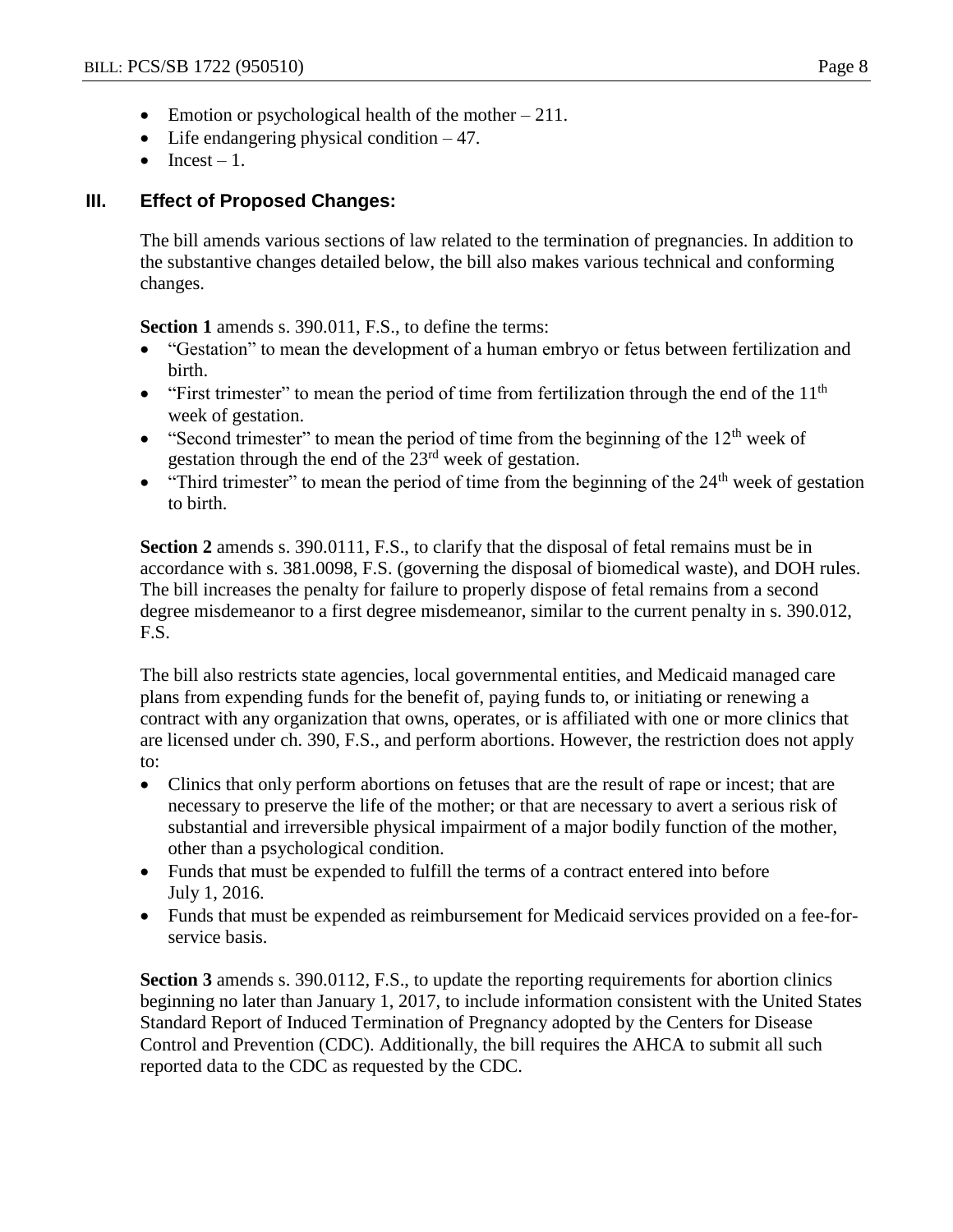**Section 4** of the bill amends s. 390.012, F.S., to require the AHCA to:

- Perform annual license inspections of all abortion clinics.<sup>38</sup>
- Review at least 50 percent of patient records generated since the clinic's last license inspection when performing a licensure inspection of an abortion clinic.
- Promptly investigate all credible allegations of abortions being performed at a clinic that is not licensed to perform such abortions.
- Beginning February 1, 2017, annually report to the Legislature on all regulatory actions taken during the prior year by the AHCA under ch. 390, F.S.

The bill requires the AHCA to adopt rules for clinics that only perform first trimester abortions that require either:

- The clinic to have a written patient transfer agreement with a hospital within reasonable proximity that includes the transfer of the patient's medical records; or
- All physicians who perform abortions in the clinic to have admitting privileges at a hospital within reasonable proximity of the clinic.

For clinics that perform abortions after the first trimester, the AHCA must adopt rules that require all physicians who perform abortions in the clinic to have admitting privileges at a hospital within reasonable proximity of the clinic, unless the clinic has a written patient transfer agreement with a hospital within reasonable proximity of the clinic which includes the transfer of the patient's medical records held by both the clinic and the treating physician.

The bill repeals the requirement that the AHCA rules prescribing minimum recovery room standards require for the abortion clinic to arrange hospitalization if any complications occur beyond the capabilities of the clinic staff.

The bill also clarifies that an owner, operator, or employee of an abortion clinic must dispose of fetal remains and tissue in accordance with s. 381.0098, F.S. (governing the disposal of biomedical waste), and DOH rules.

**Section 5** amends s. 390.014, F.S., to allow the AHCA to establish in rule a license fee that may not be more than required to pay for the costs incurred by the AHCA in administering ch. 390, F.S. Current law caps the license fee at \$500.

**Section 6** amends s. 390.025, F.S., to require that, effective January 1, 2017, abortion referral and counseling agencies must be registered with the AHCA and pay a registration fee. The amount of the initial and renewal fees are to be established in rule in an amount not to exceed the costs incurred by the AHCA in administering this section. Registration is required biennially. Registrants are required to include the registration number issued by the AHCA in any advertising materials.

The following are exempt from the requirement to register:

 $\overline{a}$ 

• Facilities licensed under chs. 390 (abortion clinics), 395 (hospitals), 400 (nursing homes and related health care facilities), and 408 (other health facilities), F.S.;

<sup>&</sup>lt;sup>38</sup> The AHCA currently performs annual inspections of abortion clinics; however, this requirement is not established in statute.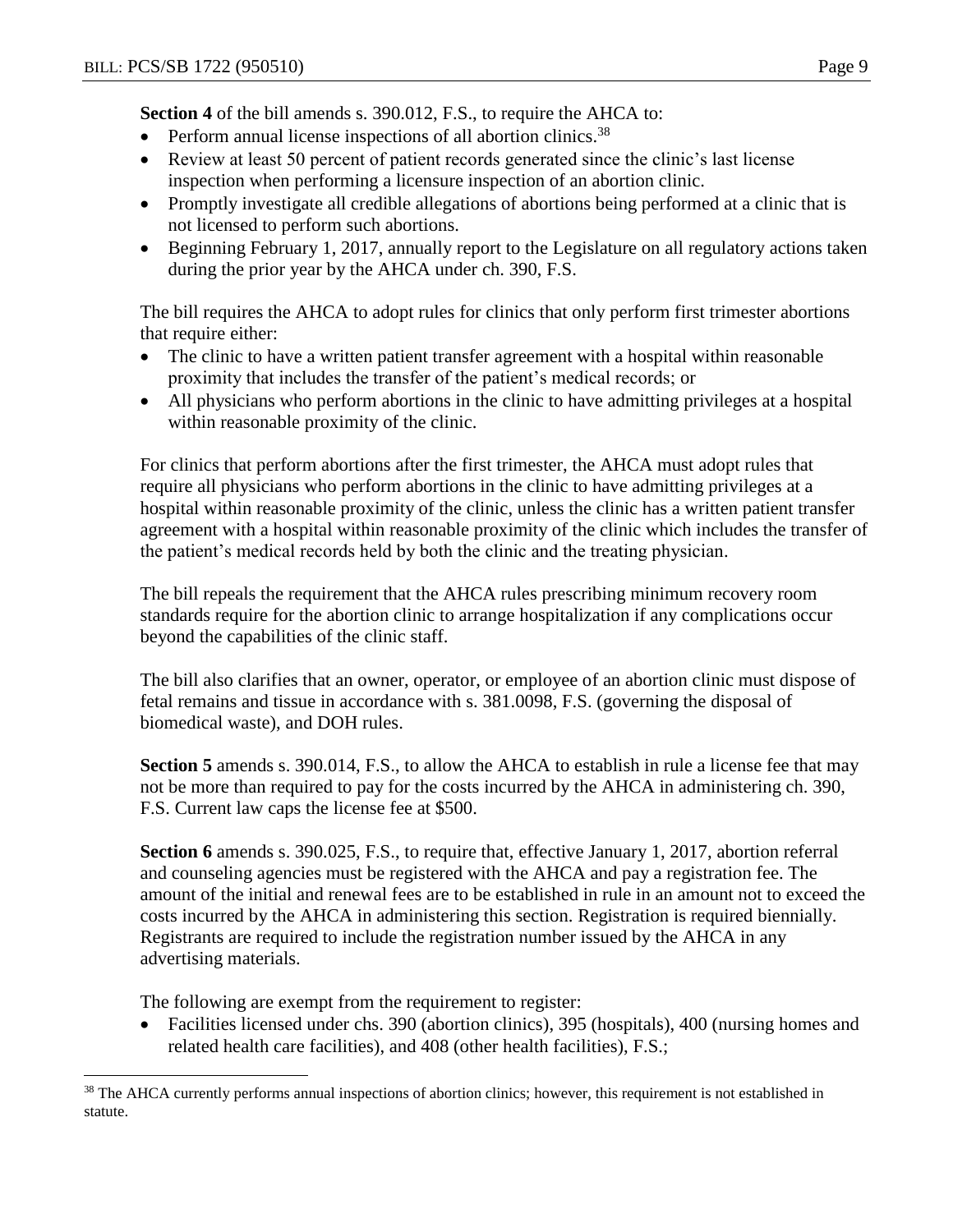- Facilities that are exempt from the requirement to be licensed as a clinic and that refer 5 or fewer patients for abortions per month; and
- Health care practitioners who do not, in the course of their practice outside of a licensed facility, refer more than 5 patients for abortions each month.

The AHCA is authorized to assess costs for investigations related to the requirements for referrals, including the prohibition on accepting fees or kickbacks for referrals, that result in successful prosecutions.

The AHCA is authorized to adopt rules to implement these provisions.

**Section 7** amends s. 873.05, F.S., to prohibit a person to advertise or offer to purchase, sell, donate, or transfer, or purchase, sell, donate, or transfer fetal remains obtained from an abortion. A violation of this prohibition is a second degree felony. However, this does not prohibit the transportation or transfer of fetal remains for disposal pursuant to s. 381.0098, F.S., and DOH rules.

**Section 8** provides that, unless otherwise expressly provided, the bill is effective July 1, 2016.

### **IV. Constitutional Issues:**

A. Municipality/County Mandates Restrictions:

This bill does not appear to have an impact on cities or counties and as such, does not appear to be a mandate for constitutional purposes.

B. Public Records/Open Meetings Issues:

None.

C. Trust Funds Restrictions:

None.

D. Other Constitutional Issues:

It is unclear, given Florida's stricter constitutional protections against regulations of abortions in the first trimester, whether or not the changes in the bill relating to clinics providing only first trimester abortions may be successfully challenged under Florida's constitution.

If the bill becomes law and is challenged, it is uncertain whether a court will apply the strict scrutiny or undue burden standard of review. Historically, the Florida Supreme Court has applied the strict scrutiny standard to legislation imposing abortion restrictions. In contrast, the U.S. Supreme Court adopted the undue burden standard in a challenge to a Pennsylvania law similar to this bill (See *Case Law on Abortion* above).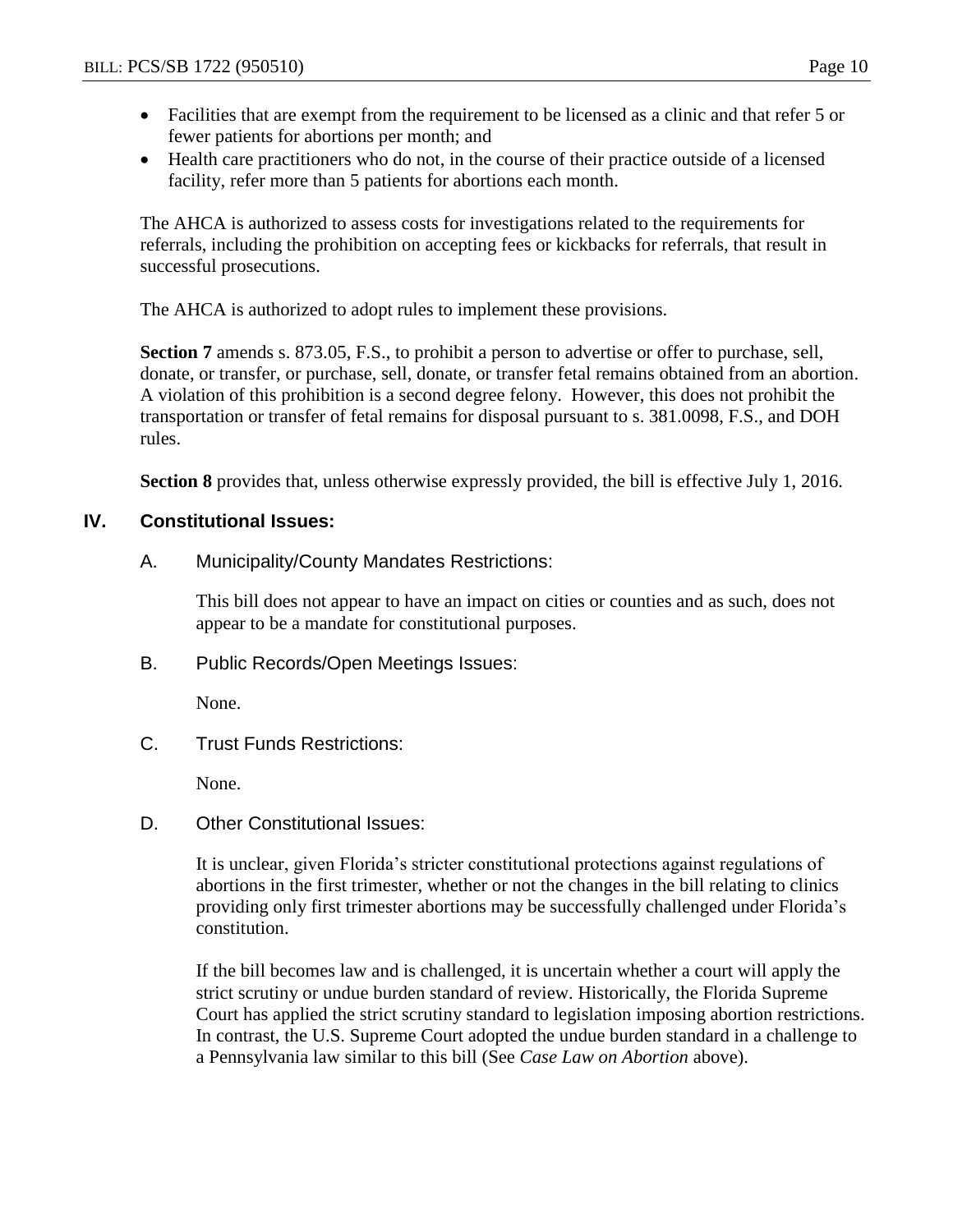### **V. Fiscal Impact Statement:**

A. Tax/Fee Issues:

None.

B. Private Sector Impact:

The bill may have a negative fiscal impact on clinics providing abortions due to the additional requirements established in the bill. Additionally, the bill may have a negative fiscal impact on organizations affiliated with clinics providing abortions if such organizations currently receive funds which would be restricted by the bill.

The bill will likely have a negative fiscal impact on abortion referral and counseling agencies due to the requirement to register with the Agency for Health Care Administration (AHCA) and pay a registration fee.

C. Government Sector Impact:

The AHCA will incur additional costs due to the increased time required for inspections at licensed abortion clinics and for the registration and oversight functions of abortion referral and counseling agencies, as well as costs associated with technology upgrades for the AHCA's system of reporting abortion information to the CDC as required under the bill. The AHCA indicates the need for one-half of a full-time-position and \$245,183 (\$185,232 of which would be nonrecurring) in the 2016-2017 fiscal year in order to implement the bill. This sum includes \$187,964 (\$181,664 of which would be nonrecurring) for technology upgrades. These costs would be paid through the Health Care Trust Fund. The AHCA is required to set fees at a level that will not exceed these costs, which authorizes the AHCA to collect fees sufficient to cover the costs. The fee revenue would be deposited into the Health Care Trust Fund.<sup>39</sup>

### **VI. Technical Deficiencies:**

None.

### **VII. Related Issues:**

The AHCA is required to adopt certain rules by the bill, and is granted rulemaking authority related to the registration of abortion referral and counseling agencies.

### **VIII. Statutes Affected:**

 $\overline{a}$ 

This bill substantially amends the following sections of the Florida Statutes: 390.011, 390.0111, 390.0112, 390.012, 390.014, 390.025, 873.05.

<sup>39</sup> DOH, *2016 Agency Legislative Bill Analysis: SB 1722*, (Jan. 13, 2016).